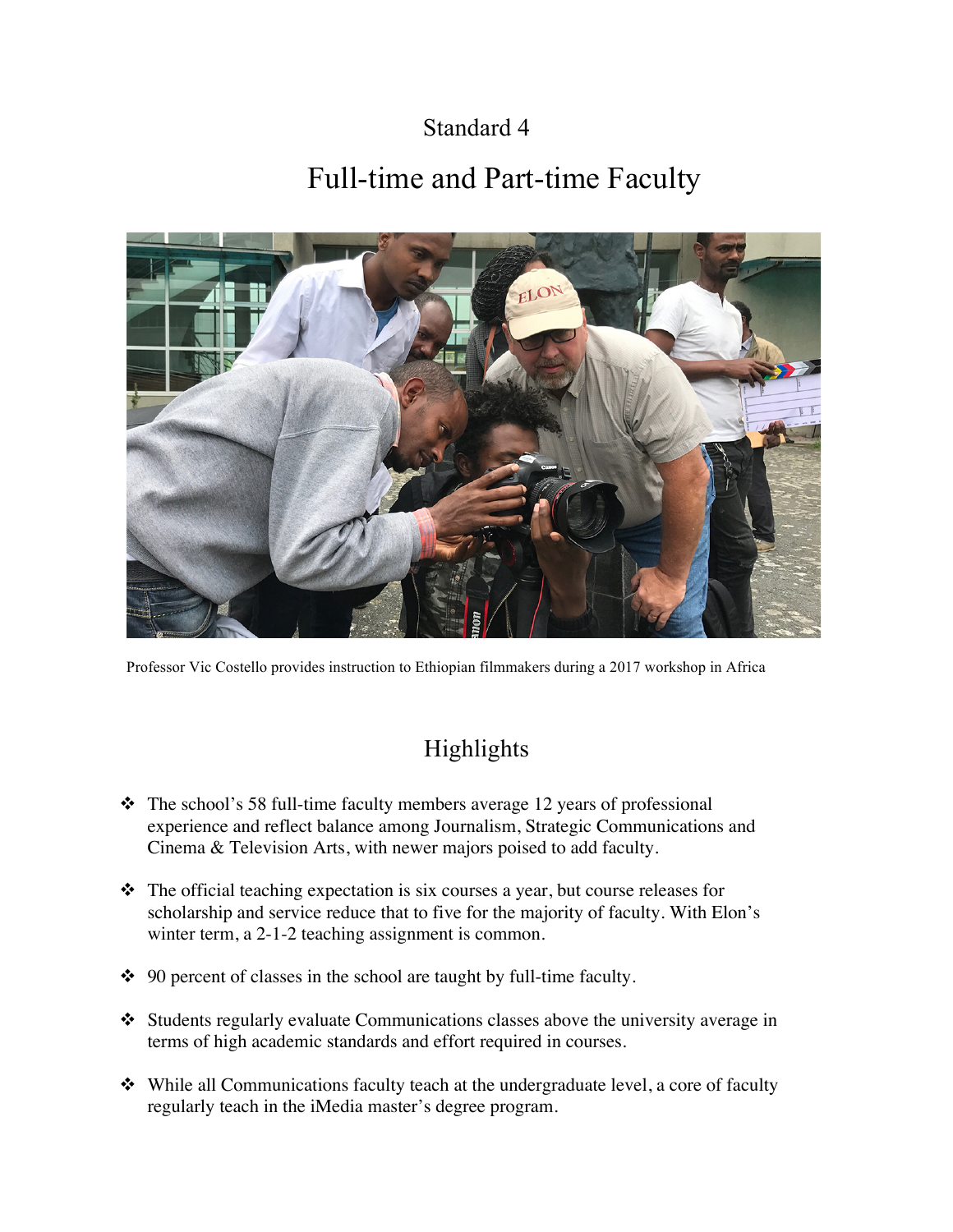## Standard 4. Full-time and Part-time Faculty

Make the following documents available online: curriculum vitae of each full-time faculty member and résumés of part-time faculty teaching in fall 2017. Print copy in the workroom only: records on faculty promotion and tenure.

#### **1. Describe faculty balance in terms of degrees, professional experience, gender, race and rank.**

The School of Communications has 52 faculty and administrators in permanent positions (omitting seven faculty in Sport Management, which is not under accreditation review). Another six full-time teachers in Communications have fixed-term appointments, for a total of 58 full-time faculty. Table 2 provides a complete faculty roster for fall 2017.

Of the 52 permanent faculty, 30 have a Ph.D., eight have an M.F.A. or equivalent, one has a J.D. degree, 12 have a master's degree, and one has a bachelor's degree (and a Pulitzer Prize). At Elon, the M.F.A. and J.D. are terminal degrees, meaning that 75 percent of the school's permanent faculty members have a terminal degree.

The school has built a faculty with significant professional and teaching experience. The 58 full-time faculty members average almost 12 years of professional experience and 14 years of university teaching experience.

The school has six full professors, 24 associate professors, 17 assistant professors, one senior lecturer and four lecturers. The six holding fixed-term appointments (including one who is a university pre-doctoral fellow) have instructor rank.

The school's full-time faculty is 28 percent minority (16 of 58) and 41 percent female (24 of 58), described in greater detail in Standard 3, Table 7.

Another area of faculty balance relates to curricular expertise. While many faculty teach in multiple areas, primary teaching areas of the permanent faculty (excluding the dean, associate provost and internship director) consist of 14 in Journalism, 15 in Strategic Communications, 11 in Cinema & Television Arts, five in Communication Design, and four in Media Analytics. As the two newest majors, Communication Design and Media Analytics have comparatively fewer faculty members. Also, five faculty members teach a significant amount of time in the M.A. in Interactive Media program.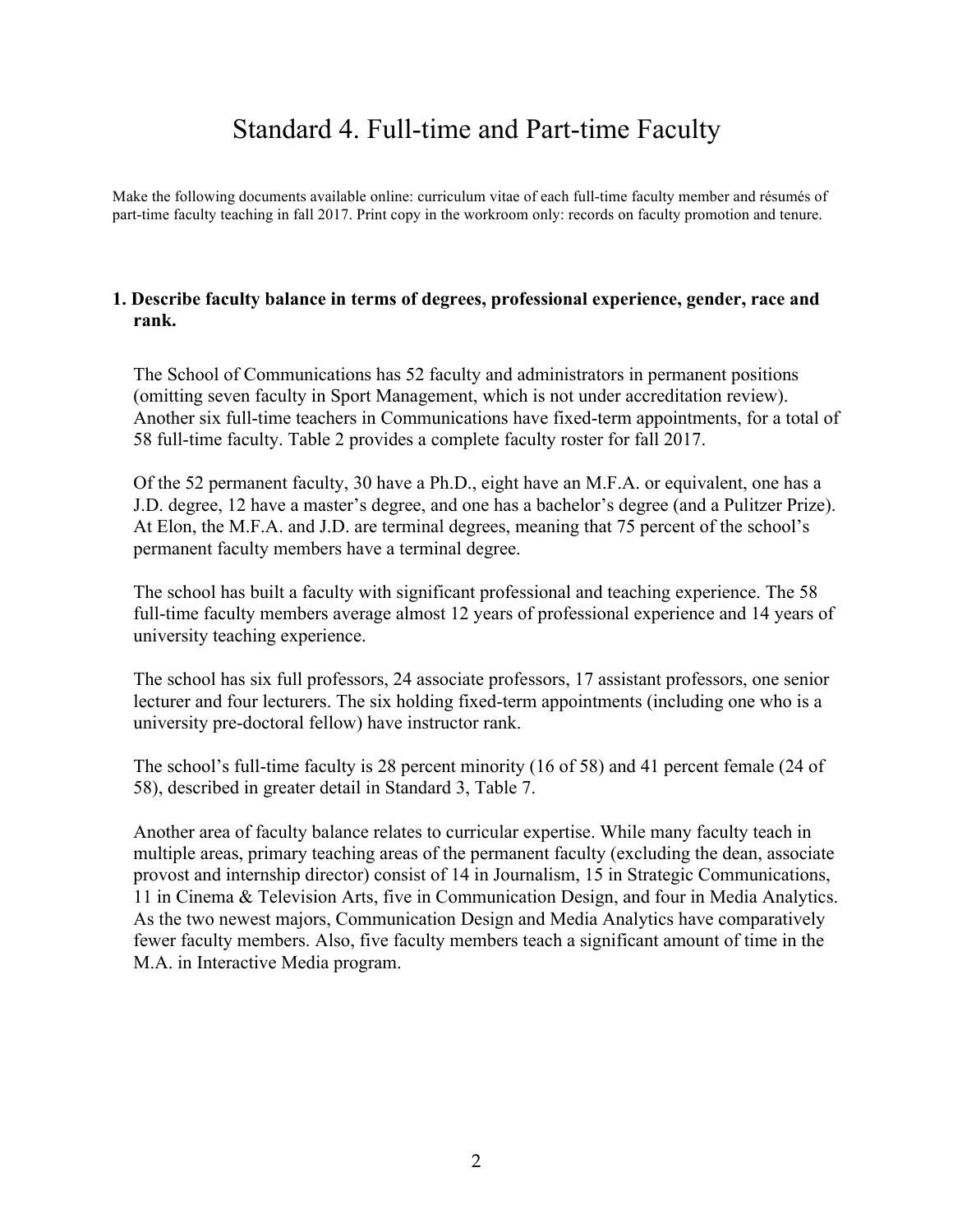#### **2. Describe how the unit selects full-time and part-time faculty and instructional staff. Provide online or digital file examples of published advertisements for faculty openings in the past six years that show required and preferred qualifications of candidates.**

Deans submit requests for new faculty positions in August, and the provost allocates new positions in early fall. Schools can advertise the positions once approval has been given.

Faculty openings are posted in *The Chronicle of Higher Education*, the AEJMC jobs site, and other comprehensive sources as well as diversity outlets (such as Insight into Diversity, NABJ and NAHJ) and discipline-specific outreach (such as BEA for a broadcast-oriented position). The university's website also lists all faculty and staff openings. Published advertisements for recent faculty searches conducted by the school are provided in the site-team workroom.

The dean and department chair jointly appoint a faculty search committee and designate the search committee chair. The full search committee is briefed on best practices for deepening candidate pools to ensure full consideration of women and minority applicants who meet qualifications. The search committee reviews applications and recommends those to be invited to campus. Invited candidates spend a day on campus meeting with faculty and administrators, teaching a class, and presenting their scholarship or creative activity. The search committee receives faculty and student feedback, and the dean then meets with the committee to discuss the candidates and determine whether to extend a contractual offer.

For adjunct faculty, Elon's central location in the population corridor of the state provides a pool of qualified candidates in the area. Normally, the school prefers long-term adjuncts who will commit to the program rather than those who come to campus to teach one course and leave. This philosophy better ensures consistency in the curriculum. It is common for adjunct faculty to be assigned two courses a semester, or even given a full-time assignment of three courses a semester.

Besides the school's internship director who has faculty rank, the School of Communications has 10 staff members on 12-month contracts. Two of them teach: the director of student media (two courses a year) and the director of the North Carolina Open Government Coalition (four courses a year). Both were hired in national searches. The school also a director of multimedia projects, coordinator of graduate outreach and special programs, communications manager, video producer, coordinating producer of Maroon Sports, an administrative assistant and two program assistants. In addition, the school houses an assistant director of career services and an associate director of corporate and employer relations who work with Communications students. Both report to the university's Student Professional Development Center director.

**3. Describe the unit's expectations of faculty members in teaching, research, creative and professional activity, and service and its process for the award of tenure, promotion, reappointment and salary. (Provide online relevant faculty handbook sections and any supplementary promotion and tenure criteria and procedures adopted by the unit.)**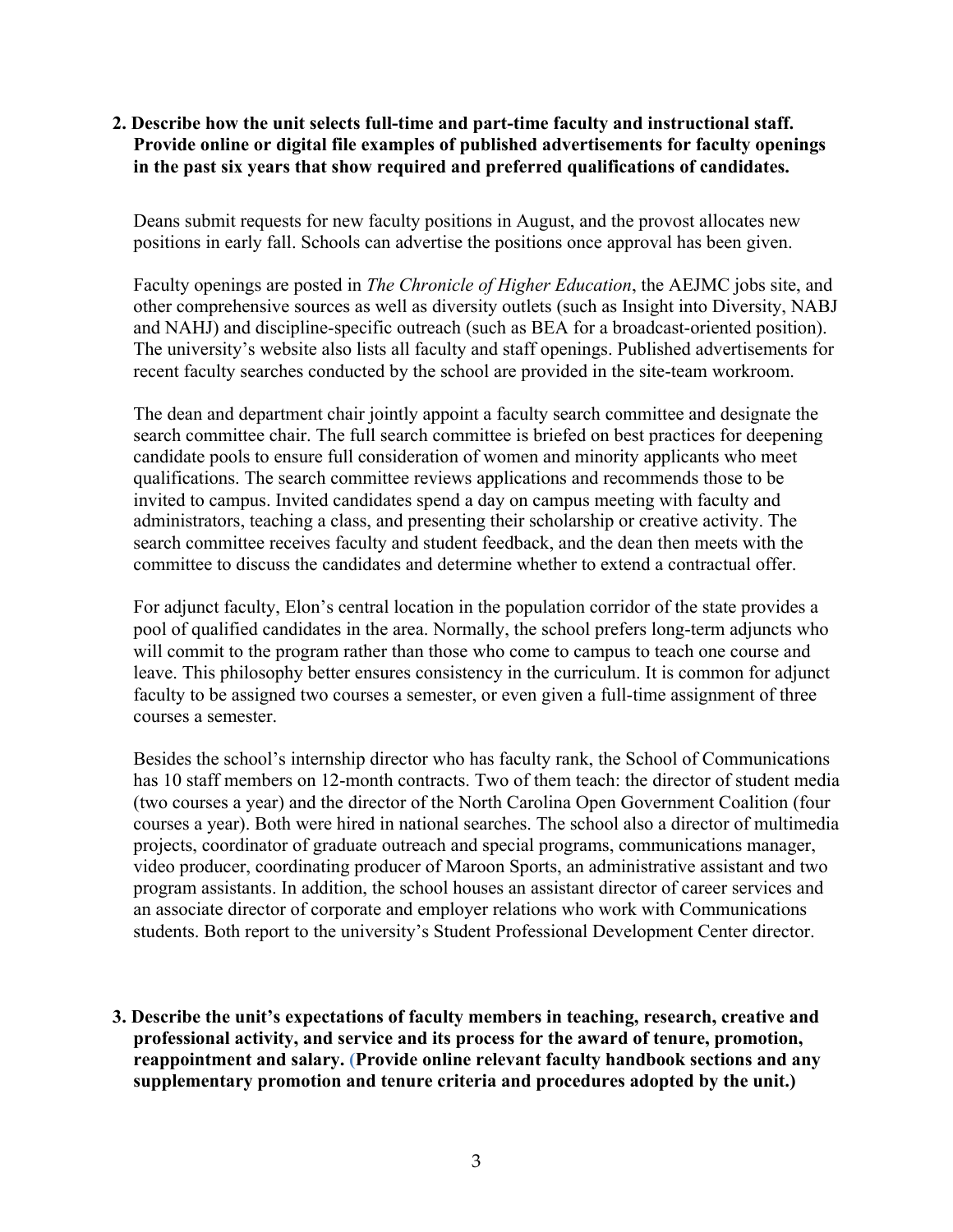Expectations in teaching, professional activity and contributions to the life of the university are the same across campus, as outlined in the *Faculty Handbook*. Excellent teaching is the first criterion, and professional activity (research, creative activity and external service) and contributions to the life of the university (internal service) are co-equal second criteria.

The [Elon Teacher-Scholar statement](http://www.elon.edu/e-web/academics/teacsch.xhtml) specifies the role and expectations of faculty. Expectations have evolved considerably since the early 1990s when Elon had eight-course teaching assignments and little scholarly productivity. One reason for the evolution is that Elon now attracts students of higher academic caliber. Another reason is the "New American Colleges" model, developed by the late Ernest Boyer of the Carnegie Foundation for the Advancement of Teaching, that called for universities such as Elon that are neither large Research I institutions nor small teaching colleges.

Faculty members in the School of Communications are on one of four faculty tracks:

**Tenure track.** A terminal degree is required, and an increasing body of research or creative activity is expected. Twenty-three faculty members in the school are tenured, and nine more are on tenure track. Candidates submit a portfolio for consideration by a university Promotions and Tenure Committee and the dean, typically after six years on tenure track.

**• Professional track.** This track no longer is offered at the university. Two faculty members in the school successfully went through P&T professional-track review years ago and now have professional status.

• Continuing track. This track, for those with a terminal degree or significant professional experience, has a higher service expectation and a lesser scholarly expectation. Seven faculty members have successfully gone through review and have continuing status, and four more are on continuing track. Candidates submit a portfolio for consideration to a Senior Faculty Review Committee appointed in the school rather than to the university P&T committee.

**Lecturer track.** This track is for faculty who do not have a terminal degree, and the teaching expectation is seven courses a year. The school has one senior lecturer, two lecturers who successfully have gone through review, and two others on lecture-track. Candidates submit a portfolio for consideration to a Senior Faculty Review Committee appointed in the school rather than to the university P&T committee.

Full-time faculty on fixed-term appointments are called instructors. This refers to a one-year appointment as a teacher with no guarantee of continued employment and renewable annually for a maximum of four years. Limited-term faculty are evaluated annually according to their primary assignment, normally teaching. The school has a visiting associate professor on a limited-term contract and periodically has others as well. In addition, the internship director is an assistant professor on a 12-month administrative staff appointment.

All promotions – whether to senior lecturer, associate professor or full professor – go through the university P&T process.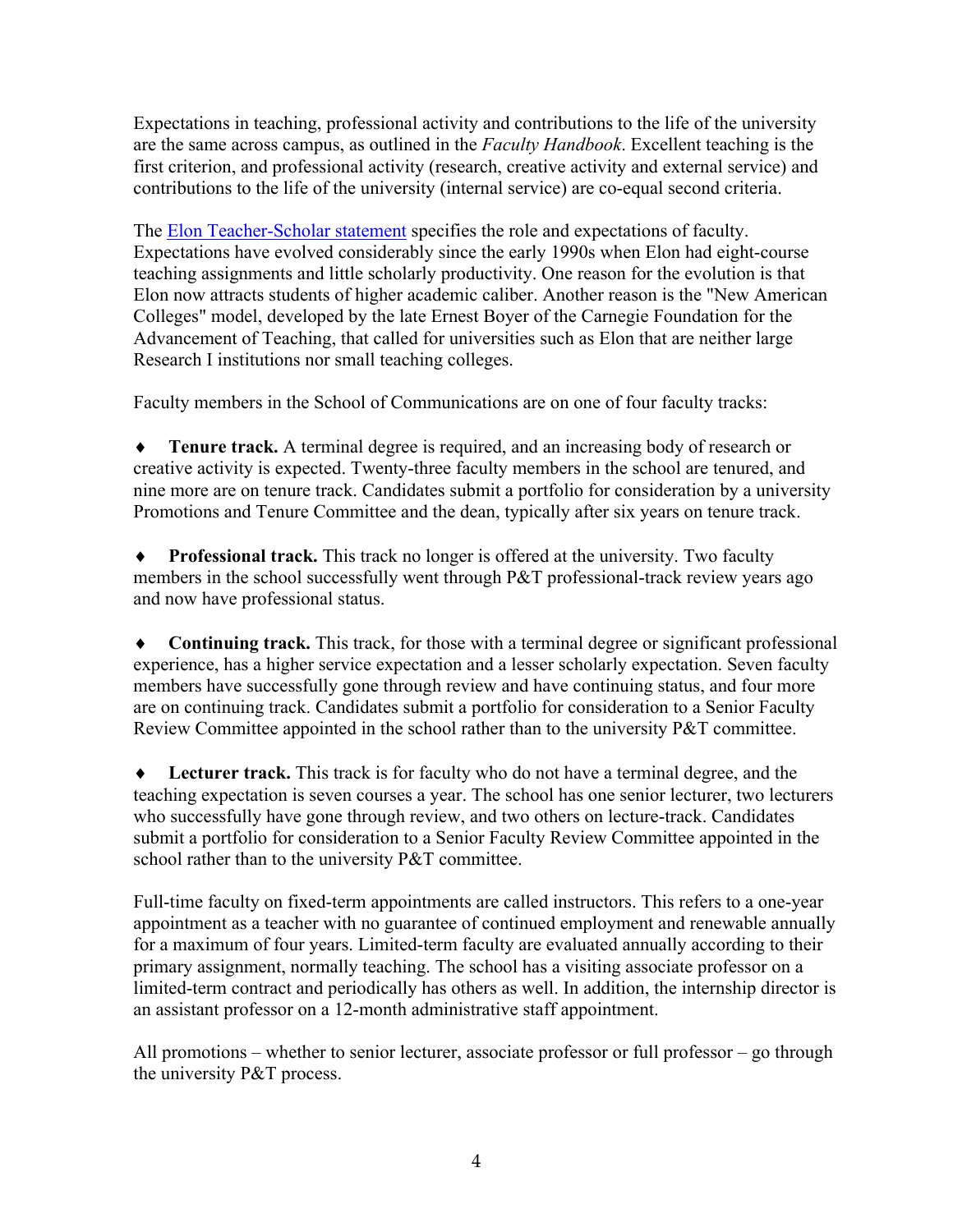Tenure and promotion are university-based decisions at Elon. Standards for promotion and tenure are published in the *Faculty Handbook* (key sections will be provided in the workroom). The School of Communications does not have separate standards.

Here is the process: A committee comprised of nine post-probationary faculty – with at least one from the School of Communications – reviews candidate files beginning in October and makes a recommendation (yes or no) to the provost by December. Independently, the dean reviews the files of candidates from the School of Communications and makes a similar recommendation to the provost. At this point, neither knows of the other's recommendations. In late January, the provost hosts a meeting of the committee and respective dean to discuss the recommendations. If the recommendation is positive in each case, discussion may be brief. In the event of a split recommendation or two negative ones, the provost will lead a lengthy discussion of the candidate's merits and shortcomings. The provost eventually makes a recommendation to the president, who recommends decisions to the Board of Trustees. Tenure and promotion decisions are announced in March.

Elon uses a numerical system in describing the evaluation process. The candidate's file includes the Unit I (a faculty member's annual summary of accomplishments), Unit II (letters of recommendation), Unit III (a department chair's annual evaluation), Unit IV (student perceptions of teaching), and Unit V (the dean's mid-point review). In addition, the file contains a letter from the department chair assessing the candidate's performance relative to the evaluation criteria in the *Faculty Handbook*.

Those promoted from assistant to associate professor receive a \$3,000 salary increase on top of any base or merit increase for the year, and those promoted from associate to full professor receive a \$6,000 increase.

For more than two decades, Elon has provided an annual salary increase. The university sets an average salary increase and decides how to distinguish between base and merit increases. For 2017-18 contracts, Elon provided a 2 percent salary increase pool – 1 percent for faculty and staff with satisfactory performance in the job and another 1 percent based on merit. In determining salary increases, the dean reads the annual evaluations and discusses faculty and staff performance with the department chair and others in leadership roles. The provost reviews all salary recommendations before they are approved.

#### **4. Describe professional development programs, workshops in teaching, or other methods used to stimulate and encourage effective teaching.**

The school hosts a wide range of programs to stimulate and support effective teaching. The Teacher-Scholar Committee holds lunch-and-learn sessions that, in recent years, have featured faculty speakers presenting to their peers on topics including classroom management, leading intellectual discussions, writing in the classroom, and the balance of teaching, professional activity and contributions to the university (service) expectations.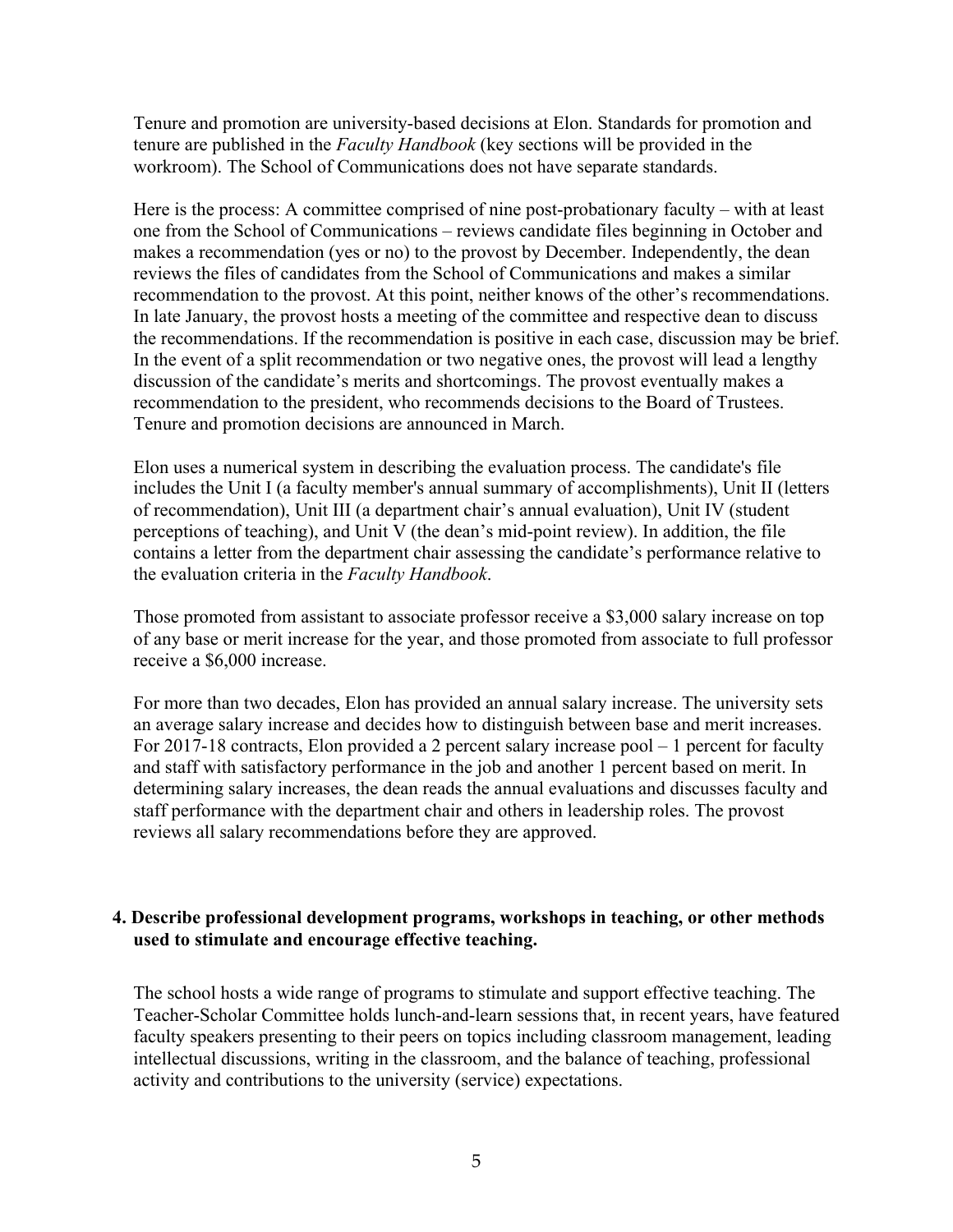The school offers workshops for faculty and staff on topics ranging from academic advising to using the latest technology in the classroom. In August 2017, opportunities included a Google Tools workshop, drone training, Xpression Graphics and Carbonite Switcher training, and interactive touch screen training. In 2016, the school hosted faculty development sessions on gaming and entertainment media, machine-written news stories, and a production equipment showcase with instruction provided about the RED cinema camera, portable sound acquisition and other topics. In the move to Schar Hall, the school provided extensive one-on-one training and seminars for faculty using technologies in the new building.

The university itself provides faculty with an array of workshops and professional development programs related to curriculum and instruction. The Center for the Advancement of Teaching and Learning has developed an international reputation for promoting engaged learning in the classroom. Many Communications faculty members participate in the center's workshops, course-design groups, reading groups and guest presenters throughout the year. Recent examples include a workshop for mid-career faculty, a session on communicating teaching philosophy, and a seminar on breaking the bias habit in the classroom.

Elon's Office of Leadership and Professional Development hosts workshops and seminars for staff on topics such as using Excel, race and reflection discussions, mentoring, writing effective performance reviews, and understanding issues in higher education. The technology staff includes instructional designers and multimedia developers who work with faculty.

Communications faculty and staff have participated in national and international workshops and seminars, among them:

Jessica Gisclair, Council on International Educational, Digital Teaching Tools, Seville, Spain, 2017

Naeemah Clark, Scripps Howard Leadership Academy, Louisiana State University, Baton Rouge, 2017

Kenn Gaither and Jessica Gisclair, ACEJMC accreditation workshop, Chicago, 2016

David Copeland, Hands-On Digital Tools and Data Workshop, Poynter Institute, 2016

Derek Lackaff, International Educators Workshop, DIS Copenhagen, Denmark, 2015

Randy Piland, Seminar in Photojournalism, Atlanta, 2015

Vanessa Bravo, Plank Center Educators Fellowship, Hill & Knowlton, Tampa, 2015

Jessica Gisclair, Teachapalooza V, Poynter Institute, 2015

Janna Anderson, World Future Conference workshops and sessions, San Francisco, 2015

Don Grady, Time Warner/BEA College Professor Thought Leadership Seminar, New York, 2014

David Copeland, Wye Faculty Seminar, Aspen Institute, Queenstown, Md., 2014

Don Grady, Association for Authentic, Experimental and Evidence-Based Learning e-portfolio conference, Boston, 2013

David Copeland, Media Technology Summit, New York, 2014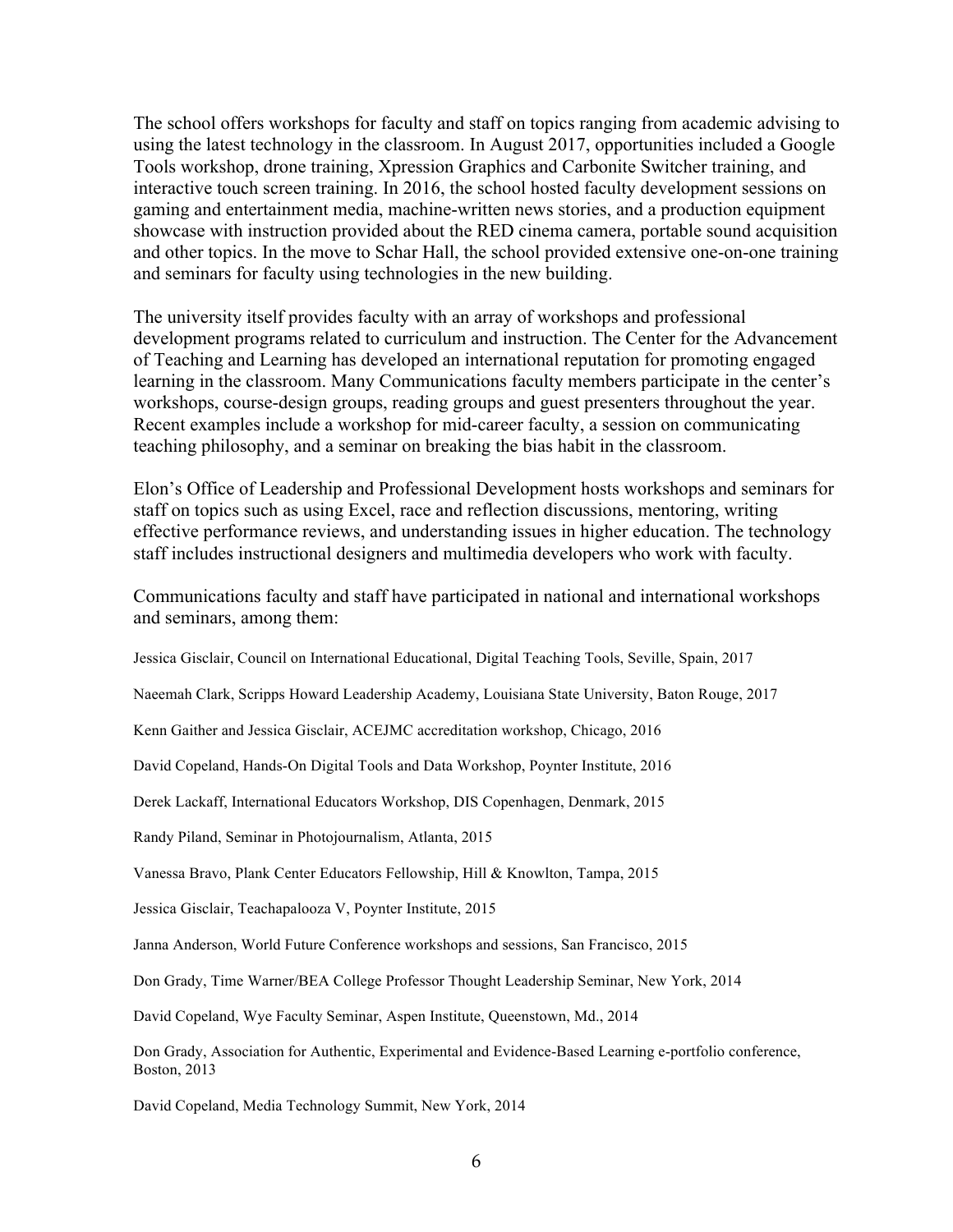Jessica Gisclair, Scripps Howard Leadership Academy, Louisiana State University, Baton Rouge, 2013

Anthony Hatcher and Randy Piland, Teachapalooza III, Poynter Institute, 2013

The school adopted a "Teaching Enhancement and Evaluation" plan in 2006 and revised it in 2013 with details to provide financial support for faculty development such as a professional internship, a voluntary process of peer mentoring, and the required and optional components of classroom observation and feedback. The plan will be in the site-team workroom.

#### **5. Describe the normal workload for a full-time faculty member. Explain how workloads are determined.**

The stated teaching norm at Elon is six courses a year, but the reality is that many faculty members teach five or fewer courses by receiving reassigned time for scholarship or service. In fact, Communications faculty will receive a total of 75 course releases in 2017-18, meaning that the average teaching assignment for the year will be 4.5 courses per faculty member.

Course releases are awarded for duties such as department chair, graduate program director, journal editor and student media adviser. Other releases are granted at the university level for faculty who assume positions of elevated leadership and service, such as faculty fellows, Academic Council chair, or associate directors of the Honors program and the Center for the Advancement of Teaching and Learning.

New faculty members receive a course release in their first semester to help them focus on their teaching and to transition to the Elon teacher-scholar model. Faculty on tenure-track and continuing-track are granted a teaching sabbatical around the midpoint of their tenure or continuation clock. This one-semester teaching sabbatical involves two course releases, meaning that a faculty member would likely teach four courses that year. The purpose of the teaching sabbatical is to devote concentrated time to building a record of meaningful scholarship and creative activity. Faculty granted a teaching sabbatical are expected to continue participating in faculty meetings, student advising and other activities.

Because of the rise in course releases across the university, Elon is moving toward a standardized allotment of course releases per faculty member based on rank, with an application for additional release based on merit. This initiative, developed by a university committee that included a Communications faculty member, fits into a larger university goal of enhancing support for post-probationary faculty members.

Elon's academic schedule includes fall and spring semesters and a three-week winter term in January. Faculty teaching six courses a year may teach a 2-1-3 course schedule, or 3-1-2, or 3- 0-3. January is not vacation time for those not teaching in winter term; it is part of the faculty contract. Most faculty are assigned to teach in winter term, and those without teaching duties are expected to be engaged in professional activity. Lecture-track faculty teach seven courses a year (3-1-3), with less expectation of professional activity.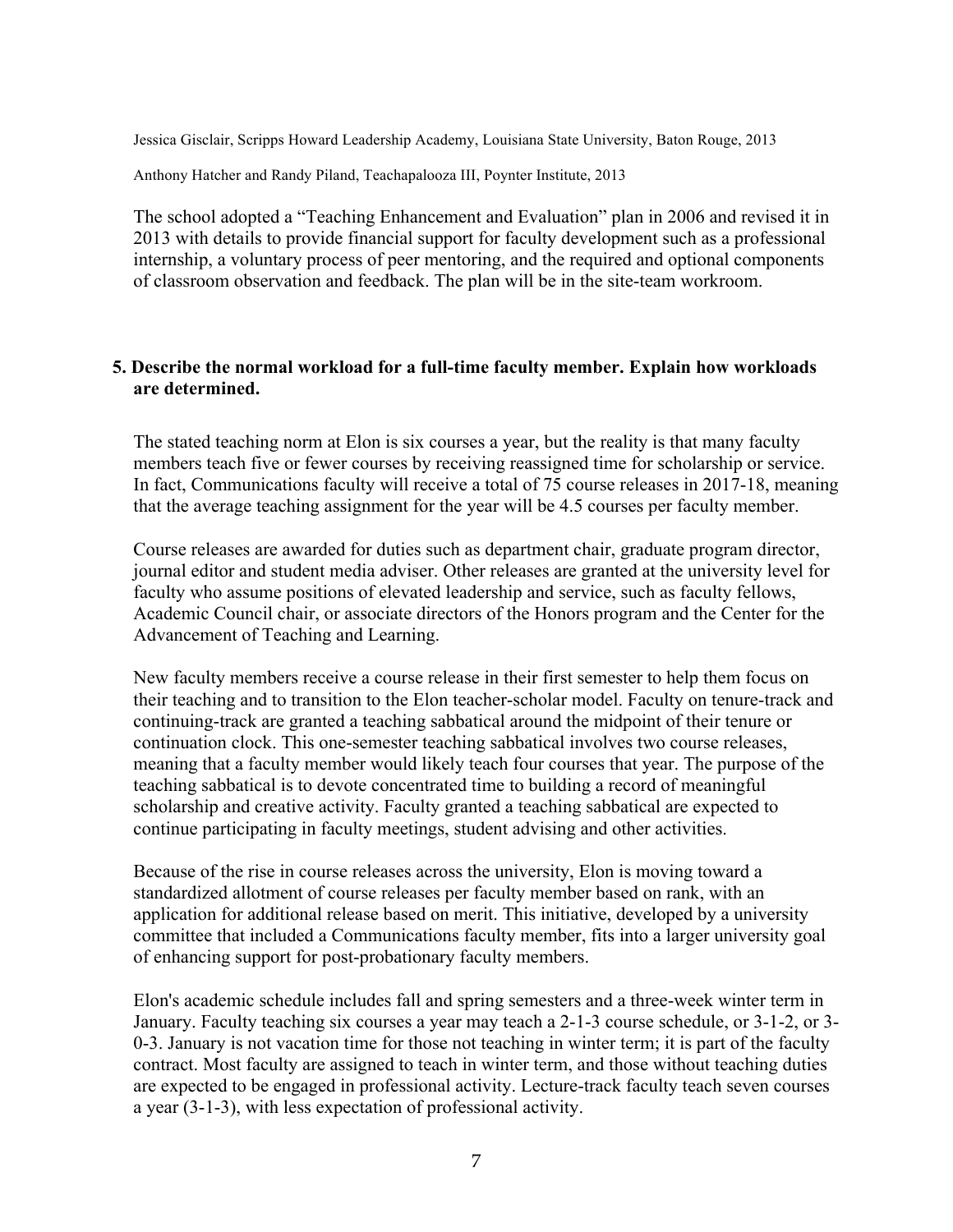#### **6. Demonstrate that full-time tenured, tenure-track and fixed-term faculty have taught the majority of core and required courses for the three years before the site visit.**

Permanent and fixed-term faculty teach the overwhelming number of core and required Communications courses each year. The school's percentage of courses taught by part-time faculty is about 10 percent.

| 2017-18 school year: 90 percent          | 71 percent by faculty in permanent positions<br>19 percent by full-time, fixed-term faculty<br>10 percent by part-time faculty |
|------------------------------------------|--------------------------------------------------------------------------------------------------------------------------------|
| $2016-17$ school year: <b>92 percent</b> | 76 percent by faculty in permanent positions<br>16 percent by full-time fixed-term faculty<br>8 percent by part-time faculty   |
| 2015-16 school year: 86 percent          | 73 percent by faculty in permanent positions<br>14 percent by full-time fixed-term faculty<br>13 percent by part-time faculty  |

### **7. Describe the unit's processes and criteria for evaluating the performance of full-time and part-time faculty and instructional staff. Provide online any course evaluation forms, peer review forms or other documents used in evaluations.**

Students evaluate all courses in the School of Communications, and faculty are encouraged to use other processes such as peer evaluation to provide evidence of teaching effectiveness. Institutional benchmarks used to monitor student feedback include perception of high academic standards, the instructor's facilitation of student learning, class organization, perception of effort required in a course, and the university's calculation of grading rigor.

Students evaluate all classes on a 6-point scale. Here are the latest results from spring 2017:

| High academic standards         | Communications<br>University | 5.51<br>5.46 |
|---------------------------------|------------------------------|--------------|
| Instructor facilitated learning | Communications<br>University | 5.32<br>5.25 |
| Class is well-organized         | Communications<br>University | 5.25<br>5.31 |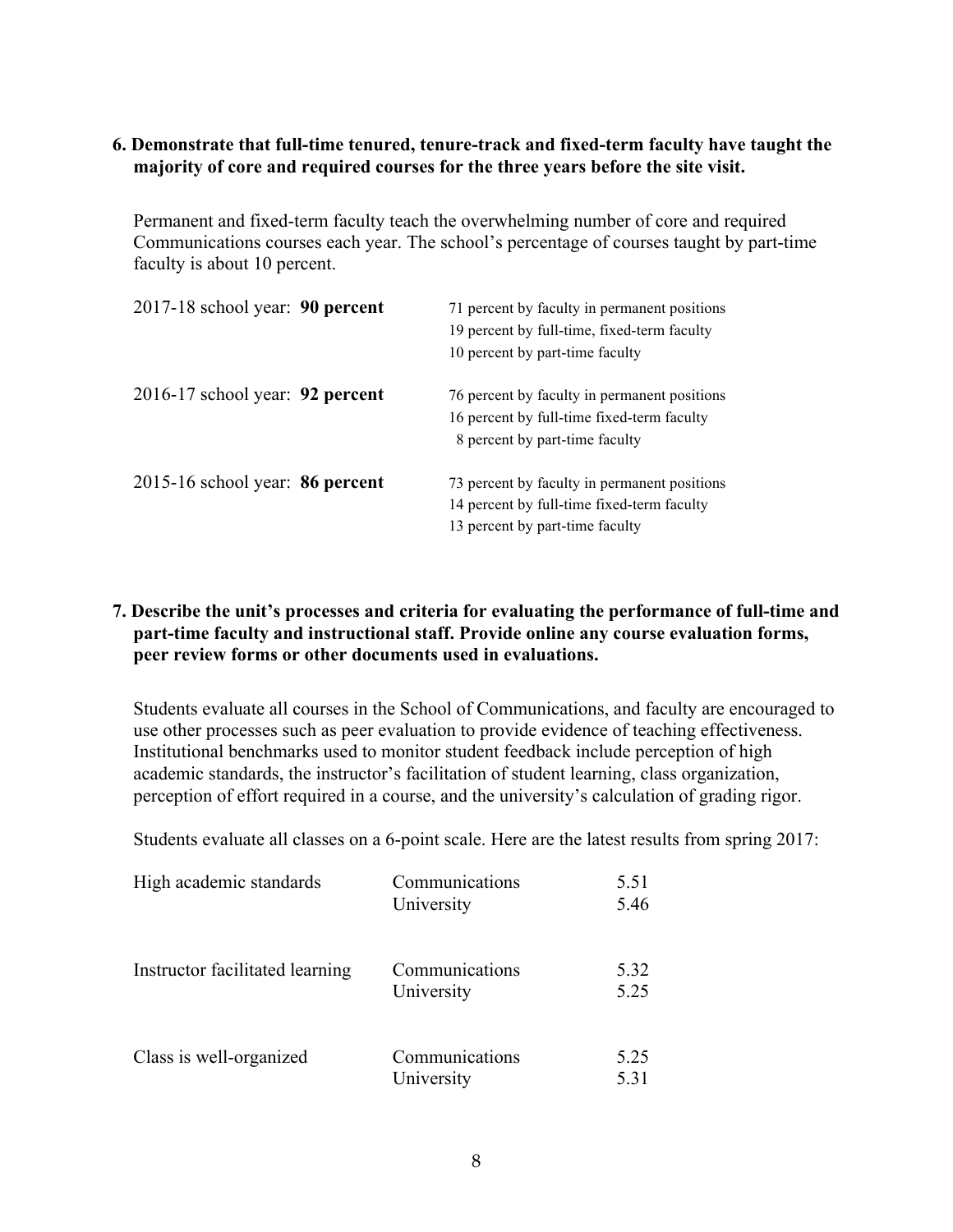| Course effort required | Communications | 5.50 |
|------------------------|----------------|------|
|                        | University     | 5.42 |

Communications faculty give grades at an aggregate level slightly below university averages. In fall 2016, the Communications GPA averaged 3.22, compared to the university average of 3.26. In 2015, Communications was 3.27 and the university 3.29. The overall decline has been welcome news as the school and university seek to ensure that students perform at an excellent level to merit an A.

The university requires evaluation of fall classes only, but the School of Communications evaluates all courses throughout the year to provide a more-accurate picture of a professor's teaching for annual faculty review.

Each full-time faculty member submits an annual summary of accomplishments, and the department chair writes an evaluation following a conversation with the faculty member to discuss the year's work. The evaluation is based on the university's three criteria: teaching, professional activity (scholarship) and contributions to the life of the university (service).

The school maintains a mentor program in which more-experienced faculty observe and mentor newer faculty, and those in leadership positions in the school may observe faculty members in the classroom as needed or as requested.

The separate evaluation forms for undergraduate and graduate courses will be in the site-team workroom.

**8. List selected achievements in teaching in the past six years: awards or citations for highquality teaching; grants or other support for development of curriculum or courses; publications and papers on teaching; etc. (Five citations a year is sufficient, but the unit has the option of providing a full list online.)**

In 2017, A.J. Fletcher Professor David Copeland was named as Elon's sixth Distinguished University Professor – the first in the life of the relatively young School of Communications.

Since 2004, the school has annually designated a faculty member to receive the school's Excellence in Teaching Award. Since the last accreditation review, recipients have been Jessica Gisclair (2012), Janna Anderson (2013), Rich Landesberg (2014), Harlen Makemson (2015), Dan Haygood (2016) and Phillip Motley (2017).

Other faculty members have received recognition in other venues:

v Denise Hill was named the third-place recipient in AEJMC's Promising Professors competition in 2017 and was honored by the Mass Communication and Society Division at the AEJMC conference in Chicago in August. Hill's award was the fourth won by an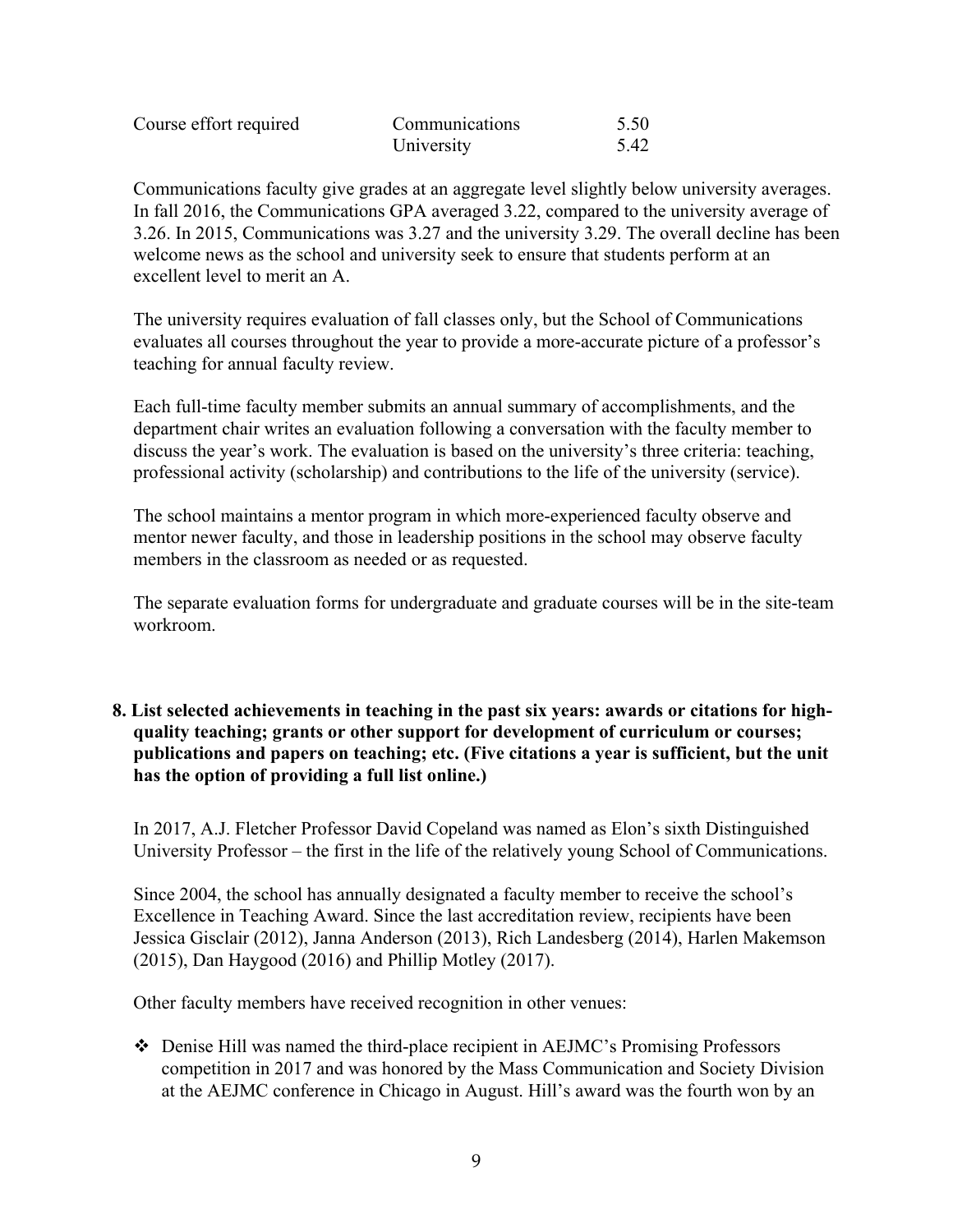Elon faculty member in the past decade, following Vanessa Bravo (third place, 2015), Lucinda Austin (first place, 2014) and Dan Haygood (second place, 2007).

- v Vanessa Bravo won a 2015 Plank Center Educators Fellowship and spent two weeks at Hill & Knowlton Strategies in Tampa.
- $\cdot$  Janna Anderson finished in the top three nationally in the 2014 Scripps Howard Journalism Teacher of the Year competition facilitated by AEJMC.
- $\div$  Lee Bush and Barbara Miller were separate 2012 recipients of the National Communication Association PRIDE Award for "Outstanding Contribution to Public Relations Education" for their publications on pedagogy in *Public Relations Review.*
- v Glenn Scott received a Fulbright Scholars award in 2012 to teach at the University of the Ryukyus in Okinawa, Japan.

School faculty are active in publications and presentations on teaching. An abridged sample of such activity:

Lee, B. & Mincer, C. (2017). "Use of social media in the classroom." Presented at Global Communication Association conference, Greensboro.

Divan, A., Ludwig, L., Matthews, K., Motley, P., & Tomljenovic-Berube, A. (2017). Research approaches in scholarship of teaching and learning publications: A systematic literature review. *Teaching and Learning Inquiry, 4.* 

Motley, P. (2016). Critique and process: Signature pedagogies in the graphic design classroom. *Arts and Humanities in Higher Education*, *2016.* 

Barnett, B., Hopgood, M. and Sanders, M. (2016). "From the newsroom to the classroom: What you need to know about teaching." Half-day workshop for Asian American Journalists Association, Las Vegas.

Clark, N. (2016). "Teaching media history online." Presented at American Journalism Historians Association conference, St. Petersburg, FL.

Anderson, J. (2015). Individualization of higher education; How technology evolution can revolutionize opportunities for teaching and learning. *International Social Science Journal,* UNESCO.

Motley, P. (2015). "Learning—to and from—the visual critique process." *New Directions for Teaching and Learning*, *2015* (141).

Clark, N. (2014). "Using television and film to teach diversity." Presented at Association for Education in Journalism and Mass Communication conference, Montreal.

Bockino, D. (2014) "Preparatory journalism: An examination of the pedagogical functions of the college newspaper." Presented at Association for Education in Journalism and Mass Communication conference, Montreal.

Sturgill, A. & Motley, P. (2013). Indirect vs. direct service-learning in communication: Implications for student learning and community benefit." *Teaching Journalism and Mass Communication, 3* (2).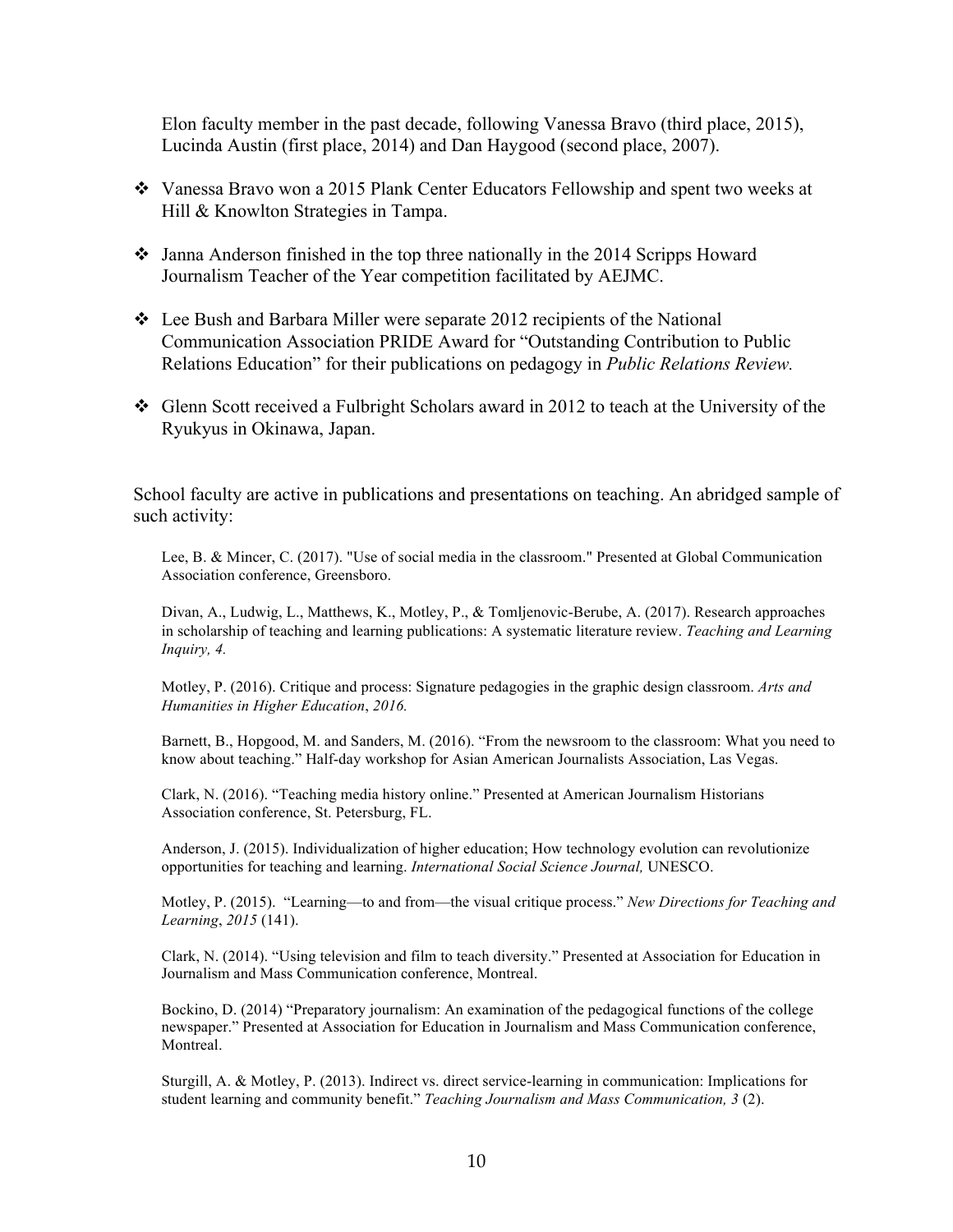Hannam, B. (2013). Chair and presenter: "Chaos in the classroom," Foundations in Art: Theory and Education: PostHaus, Savannah.

Walsh, B., Sturgill, A., & Motley, P. (2013). "Developing mentoring relationships across classrooms." Elon Teaching and Learning conference, Elon.

Sturgill, A., Motley, P. & Saltz, S. (2013). "Using service-learning to teach communications skills in the context of economic diversity." *Teaching Journalism and Mass Communication, 3* (2).

Parsons, P. (2012). "News21 and the teaching hospital model." Presented at Association for Education in Journalism and Mass Communication conference, Chicago.

### **Professional master's program**

#### **9. List members of the graduate faculty and show that they meet the institution's criteria for graduate instruction.**

Elon does not have a Graduate School that implements rules about graduate faculty. Instead, each school is in charge of its own graduate program. The university does expect that faculty teaching at the graduate level have terminal degrees. When an exception is made, the dean must write a letter of justification detailing the faculty member's professional experience and expertise.

All faculty in the School of Communications teach at the undergraduate level; none are graduate-only. Certain faculty, though, do have a concentrated teaching assignment in the iMedia program. The faculty members who teach in the program most years are identified below, following by faculty who periodically teach in the program.

#### **Faculty who frequently teach iMedia courses**

**David Copeland**, A.J. Fletcher Professor and Graduate Program Director B.A., Wake Forest University; M.Div., Th.M., Southeastern Baptist Theological Seminary; Ph.D., University of North Carolina at Chapel Hill

**Derek Lackaff**, Associate Professor B.A., University of Nebraska-Lincoln; M.A., La Trobe University; Ph.D., State University of New York at Buffalo

**William Moner**, Assistant Professor B.S., M.A., Duquesne University, Ph.D., University of Texas at Austin

**Phillip Motley**, Associate Professor B.F.A., Davidson College; M.I.D.; North Carolina State University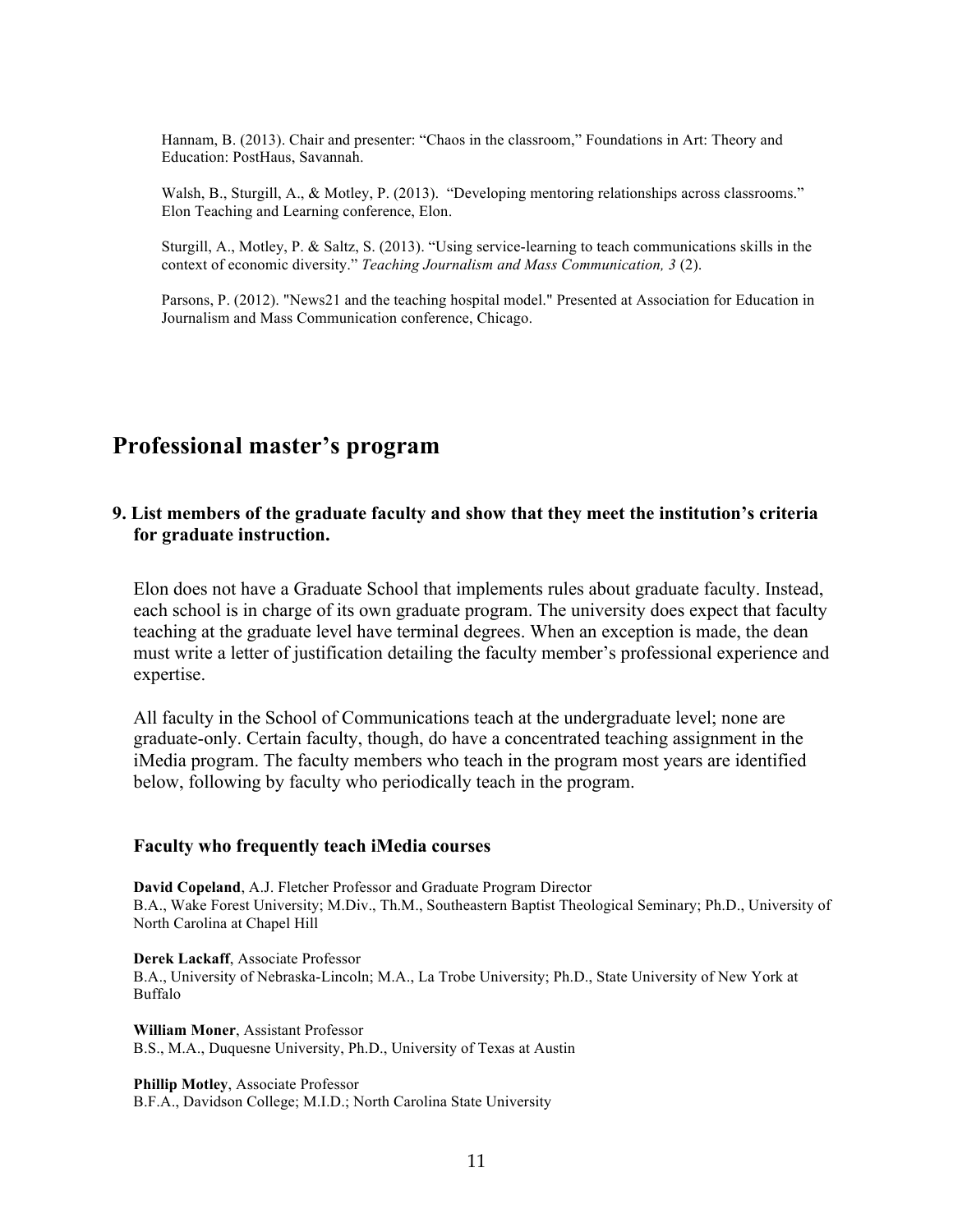**Amanda Sturgill**, Associate Professor B.A., University of South Carolina; M.S., Ph.D., Cornell University

**Nicole Triche**, Assistant Professor and Director of the elondocs Program B.S., Appalachian State University; M.F.A., University of North Carolina at Greensboro

**Brian Walsh**, Assistant Professor B.A., University of North Carolina at Chapel Hill; M.F.A., California Institute of the Arts

**Qian Xu**, Associate Professor B.A., M.A., Nanjing University; Ph.D., Pennsylvania State University

#### **Faculty who occasionally teach iMedia courses**

**Bryan Baker**, Director of Multimedia Projects B.S., Middle Tennessee State University, M.B.A., Elon University

**Brooke Barnett**, Professor and Associate Provost for Academic and Inclusive Excellence B.A., Georgetown College; M.A., Ph.D., Indiana University

**David Bockino**, Assistant Professor B.A., Penn State University; M.B.A., Seton Hall University; Ph.D., University of North Carolina at Chapel Hill

**Brandon Booker**, Instructor

B.A., Pembroke State University; M.A. in Interactive Media, Elon University

**Naeemah Clark**, Associate Professor B.S., University of Florida; M.A. Ph.D., Florida State University

**Kenn Gaither**, Professor and Associate Dean B.A., M.F.A. University of Pittsburgh; Ph.D., University of North Carolina at Chapel Hill

**Dan Haygood**, Associate Professor B.A., North Carolina State University; M.A., Ph.D., University of North Carolina at Chapel Hill

**Jonathan Jones**, Instructor and Director of the North Carolina Open Government Coalition B.A., M.A., J.D., University of North Carolina at Chapel Hill

**Doug Kass**, Assistant Professor B.A., Wesleyan University; M.A., University of Southern California

**Harlen Makemson**, Professor B.S., University of Kansas; M.A., University of Missouri; Ph.D., University of North Carolina at Chapel Hill

**Max Negin**, Assistant Professor B.A., Rowan University; M.A., Temple University; M.F.A. University of North Carolina at Greensboro

**Randy Piland**, Senior Lecturer B.S., Middle Tennessee State University; M.A., Ohio University

**Glenn Scott**, Associate Professor B.A., M.A., California State University, Fresno; Ph.D., University of North Carolina at Chapel Hill

**Ryan Witt**, Lecturer B.B.A., Kent State University; M.A., Savannah College of Art & Design